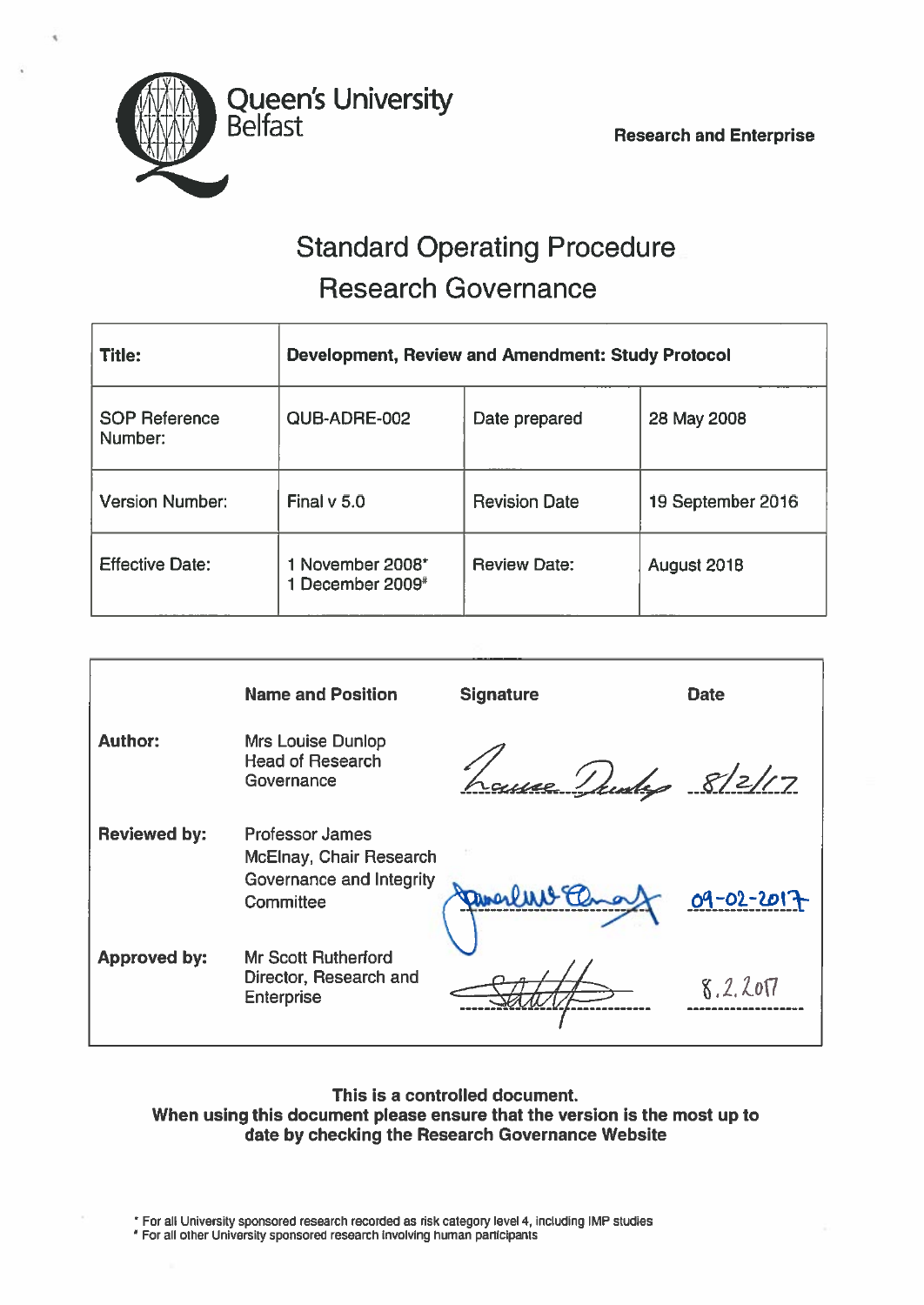# Do Not Copy

 $\tilde{\mathbf{t}}$ 

 $\bar{a}$ 

# Revision Log

| <b>Previous Version</b> | Date of             | Reason for                                                                     | <b>New Version</b> |
|-------------------------|---------------------|--------------------------------------------------------------------------------|--------------------|
| number                  | Review/Modification | Review/Modification                                                            | Number             |
| Final $v$ 1.0           | 10/11/09            | <b>Annual Review</b>                                                           | Final v 1.0        |
| Final v 1.0             | 10/11/10            | <b>Annual Review/</b><br><b>Update following</b><br><b>MHRA GCP Inspection</b> | Final v 2.0        |
| Final $v$ 2.0           | 17/08/12            | <b>Periodic Review</b>                                                         | Final $v$ 3.0      |
| Final $v$ 3.0           | 06/10/14            | <b>Periodic Review</b>                                                         | Final $v$ 4.0      |
| Final v4.0              | 19/09/16            | <b>Periodic Review</b>                                                         | Final $v$ 5.0      |

 $\overline{\mathbb{C}^2}$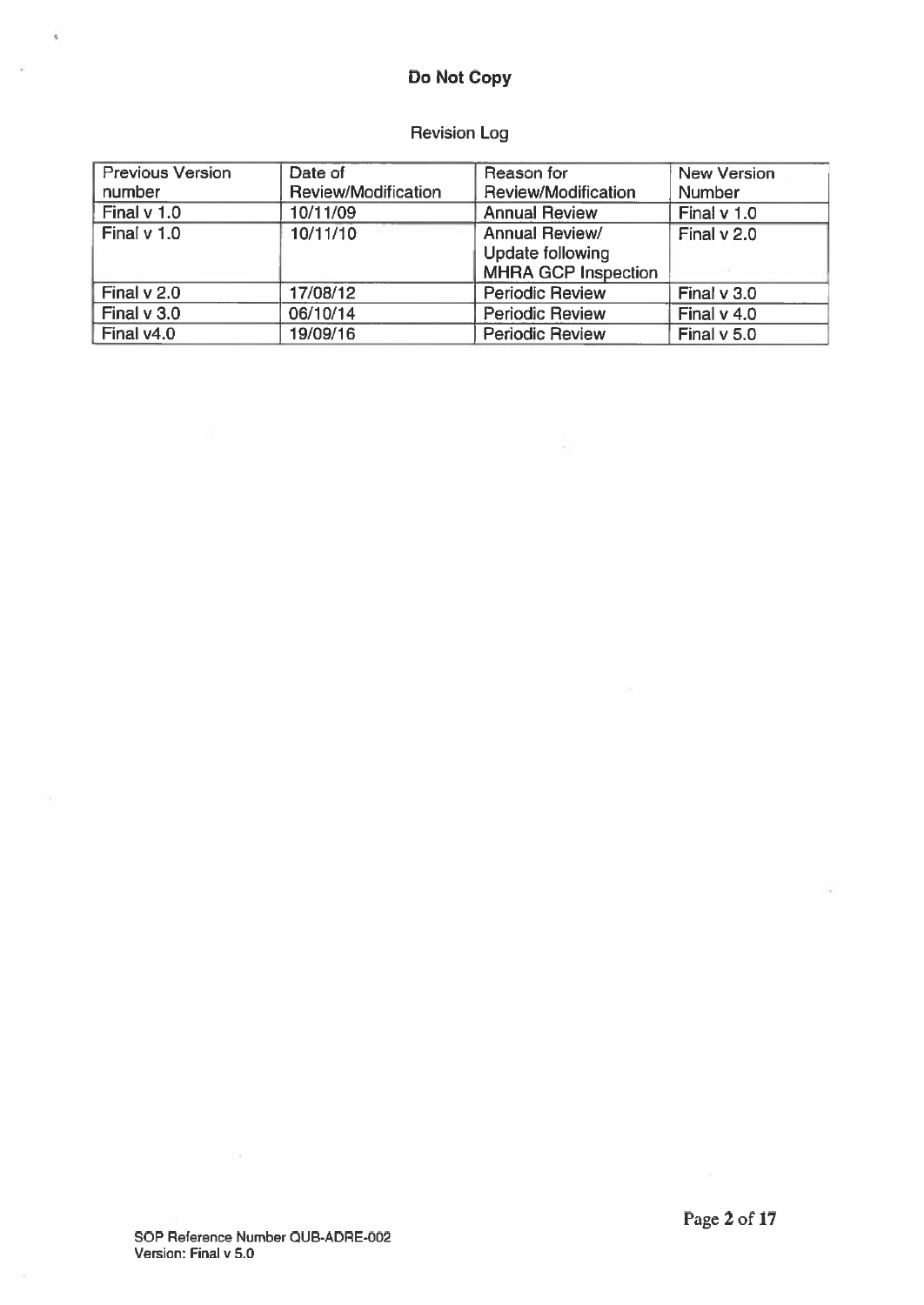# 1. Purpose

This Standard Operating Procedure (SOP) describes the process for developing, reviewing, and amending <sup>a</sup> research study protocol. It contains the necessary information to assist researchers to write <sup>a</sup> protocol in accordance with the ICH Guidelines for Good Clinical Practice (ICH-GCP) standards for clinical trials, that fall under the European Clinical Trials Directive 2001/20/EC and the Medicines for Human Use (Clinical Trials) Amendment Regulations (SI 2006/1929), hereafter referred to as 'The Regulations', that came into force in 2006. It is anticipated that <sup>a</sup> full review of all Research Governance SOPs will be necessary after the proposal to repeal Directive 2001/20/EC is implemented. This is to ensure that the University conducts Clinical Trials of Investigational Medicinal Products (CTIMPs) in accordance with EC Member State legislative requirements. The primary focus of the SOP is for CTIMPs but it is relevant for any research project involving human participants.

# 2. Introduction

A research protocol is <sup>a</sup> legal document. It details the study plan for <sup>a</sup> research study outlining answers to the components of the research and, in particular, giving careful consideration to the health, safety and welfare of research participants.

The development of <sup>a</sup> new study is the responsibility of the lead academic and, if necessary, the relevant clinical team from the Health and Social Care (HSC) setting. It is recognised that the lead academic may be <sup>a</sup> clinical academic and appointed jointly between the University and <sup>a</sup> HSC Trust.

The Chief Investigator may delegate the responsibility for writing the clinical protocol and its associated documents to <sup>a</sup> designated qualified individual.

# 3. Scope

This SOP applies to all members of University staff; both academic and suppor<sup>t</sup> staff as defined by Statute 1 and including honorary staff and students who are conducting research within or on behalf of the University.

# 4. Responsibilities

# 4.1 Chief Investigator

It will be the responsibility of the Chief Investigator (Cl), or the appropriate designated person, to involve the suitable expertise of biostatisticians, information technology/database experts, clinicians and relevant other experts as appropriate when drafting the protocol.

He/she must conform to the research governance requirements of the University and, where applicable, the host HSC Trust.

He/she must ensure that all internal and external regulatory authority approvals are in place before the first research participant is recruited.

He/she must register all interventional studies on <sup>a</sup> publicly accessible database

He/she must ensure that the study is logged onto the Insurance Database and that the correct level of risk is designated to the proposed research. The risk levels are detailed in the below table.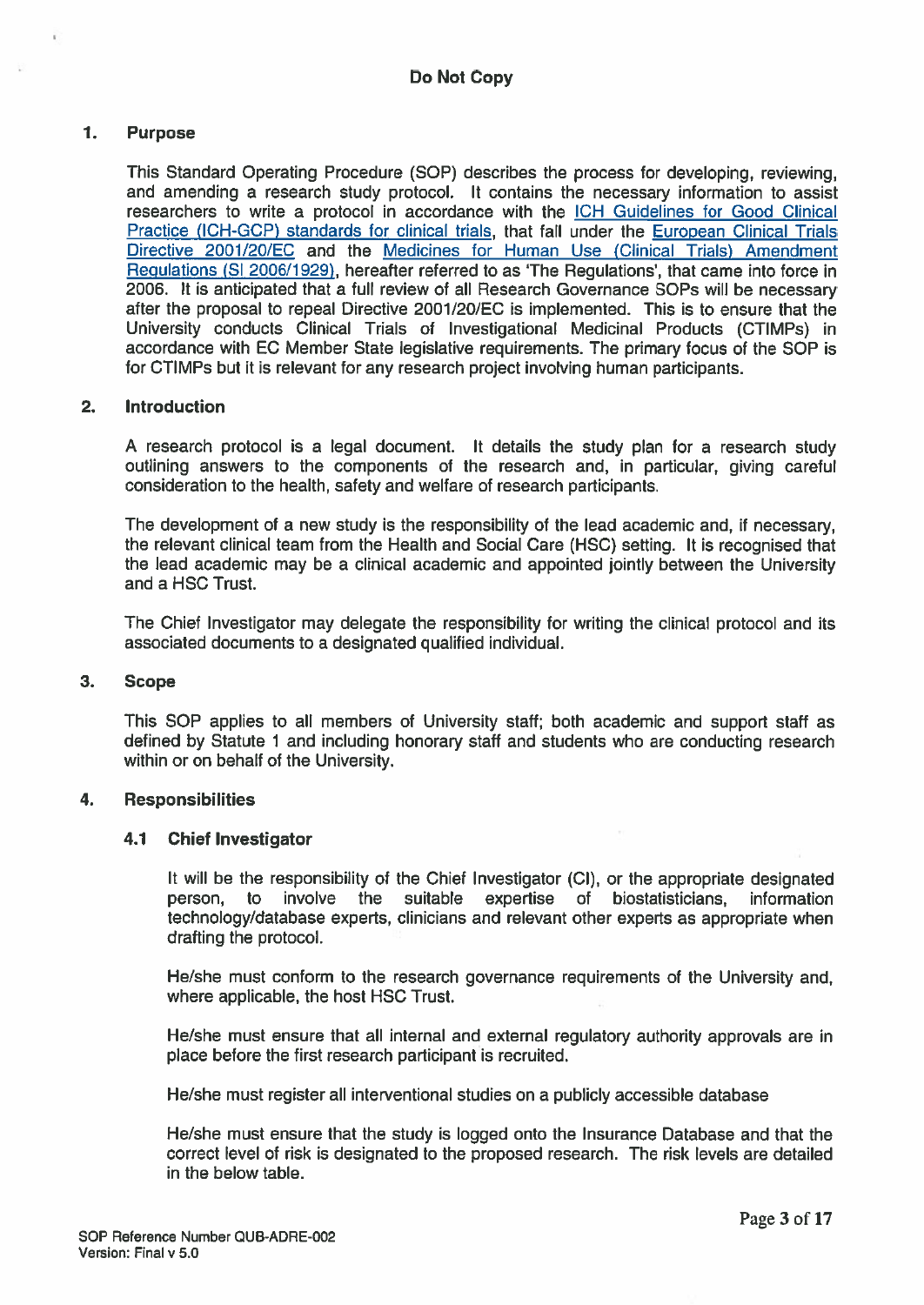| <b>Risk</b> | <b>Descriptor</b>                                                                                                                                                                                                                                                                                                                                                                                    |
|-------------|------------------------------------------------------------------------------------------------------------------------------------------------------------------------------------------------------------------------------------------------------------------------------------------------------------------------------------------------------------------------------------------------------|
| Level 1     | Those projects which although involving human subjects are in no way<br>associated with a medicinal purpose or do not involve issues such as<br>alcohol and illicit drug use or higher risk sexual behaviour. Level 1 projects<br>essentially involve research into, for example, behaviour, attitudes, rights<br>and education issues. These projects do not include an intervention <sup>1</sup> . |
| Level 2     | Those projects that have more relevance to healthcare and include, for<br>example, survey work on access to health care or issues such as alcohol<br>and illicit drug use or higher risk sexual behaviour. These projects do not<br>include an intervention.                                                                                                                                         |
| Level 3     | These projects essentially involve research involving collecting data<br>(including risk factor data) in human subjects and correlating this with, for<br>example, health status, and advances in diagnostics. The projects do not<br>involve altering treatment regimens or the standard of routine care that<br>these individuals receive. These projects do not include an intervention.          |
| Level 4     | These studies generally either involve an intervention which has the aim of<br>changing health status or behaviour or involve procedures that are<br>generally more invasive in nature, but do not<br>the<br>have<br>attributes/characteristics of Level 4b studies.                                                                                                                                 |
| Level 4b    | These studies involve Clinical trials of Investigational Medicinal Products or<br>clinical trials into medical devices or involve procedures which aim to induce<br>illness or other conditions (eg inflammation) in study subjects for the<br>purpose of testing the efficacy of new treatment approaches.                                                                                          |

<sup>1</sup> An intervention is classed as a change directly related to the study that may alter the research subject's health, physically or mentally and includes any potential to alter behaviour as <sup>a</sup> result of participation.

The Insurance Database will be audited by the University annually and any discrepancies will be reported back.

# 5. Procedure

# 5.1 Writing <sup>a</sup> Clinical Protocol

The Cl will determine who is best qualified to write the clinical protocol, <sup>a</sup> template of which is attached as Appendix 1, and who is required to review and approve the same.

For Phase I and Phase II studies, pharmacological and biological studies the contents will vary, as appropriate.

In general, the contents of <sup>a</sup> clinical protocol should include the following subjects:

5.1.1 General Information:

- Protocol title, protocol identifying number and date. Any amendments should also include the amendment number and the dates of amendments.
- Name and address of the Sponsor. Co-sponsor arrangements will be agreed in advance of any submission to the Medicines and Healthcare products Regulatory Authority (MHRA) and ORECNI in collaboration with the Chief Investigator's (Cl) employer and the host Trust(s).
- Name and title of the person(s) authorised to sign the protocol and the protocol amendment(s) for the Sponsor.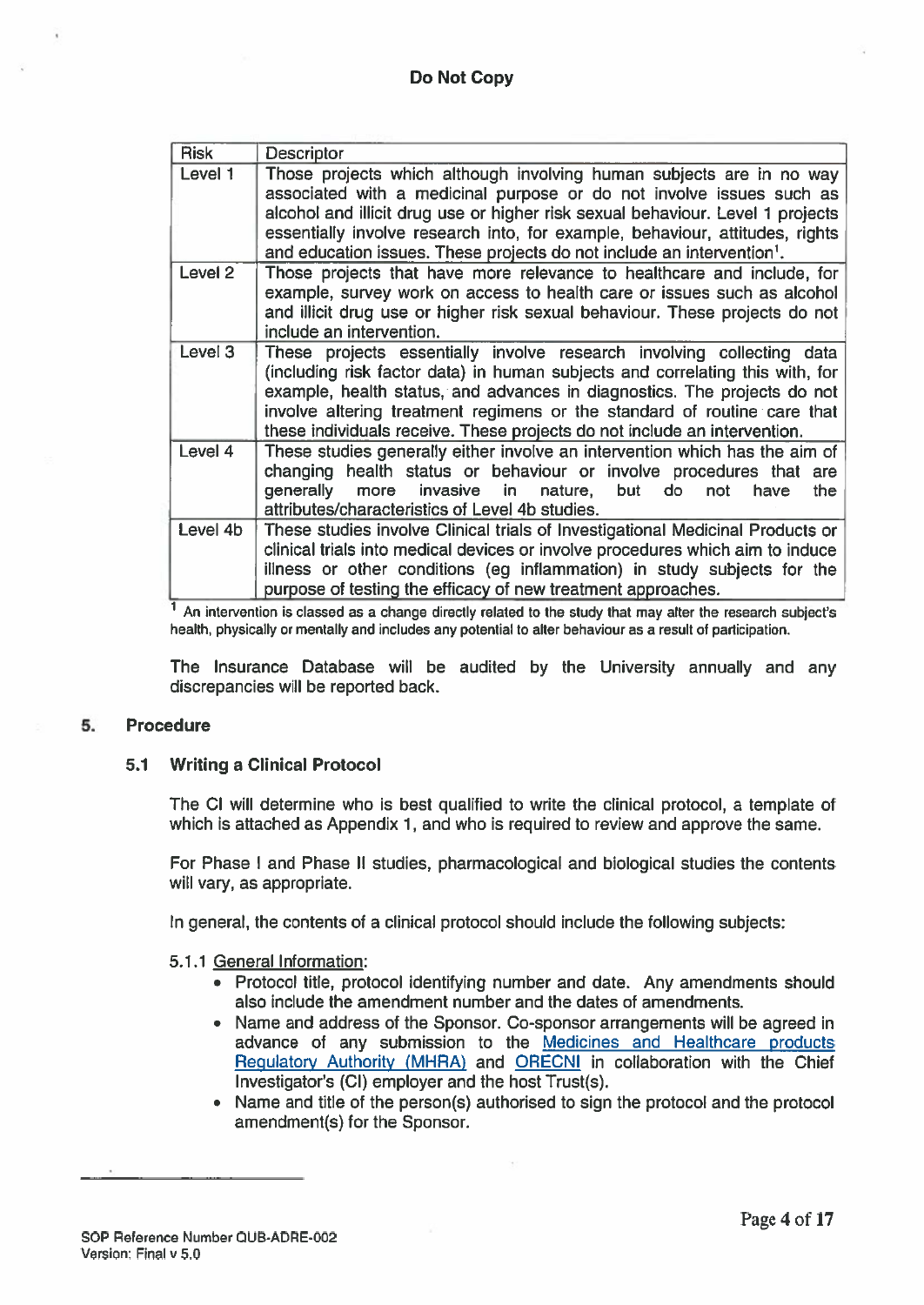# Do Not Copy

- Name, title, address and telephone number(s) of the medical exper<sup>t</sup> for the trial, where the Cl is not the medical expert.
- $\bullet~$  Name and title of the investigator(s) responsible for conducting the trial, and the address and telephone number(s) of the trial site.
- Key contact(s) responsible for the ongoing managemen<sup>t</sup> of the trial.
- Name and address of the clinical laboratory(ies), other medical/technical departments and/or institution(s) involved in the trial.
- 5.1.2 Background to Protocol:
	- Name and description of the investigational product(s).
	- A summary of findings from nan-clinical studies that potentially have clinical significance and from clinical trials which are relevant to the trial.
	- Summary of the known and potential risks and benefits, if any, to human participants, hereinafter referred to as subjects.
	- Description of and justification for the route(s) of administration, dosage, regimen, and treatment period(s).
	- A statement that the trial will be conducted in compliance with the protocol, Good Clinical Practice (GCP) and the applicable regulatory requirement(s).
	- Description of the population to be studied.
	- Reference to the literature and date that are relevant to the trial, and that provide background to the trial.

5.1.3 Study Obiectives:

- A detailed description of the objectives and purpose of the trial.
- 5.1.4 Study Design:

A description of the research study should include:

- A statement identifying the primary endpoints and the secondary endpoints, if any, to be measured during the trial.
- A description of the design/type of study to be carried out (e.g. double-blind or placebo-controlled) that includes the procedures and stages to be followed.
- Measures that are taken to minimise and/or avoid bias.
- A description of the study treatment(s), dosage and dosage regimen of the Investigational Medicinal Product (IMP). Dosage form, packaging and labelling of IMP must also be included.
- The expected duration of subject participation, and <sup>a</sup> description of the sequence and duration of all trial periods, including follow-up, in any.
- A description of the 'stopping rules' or 'discontinuation criteria' for individual subjects, parts of the trial and entire trial.
- Accountability procedures for the IMP(s), including the placebo(s) and comparator(s), if any.
- Maintenance of trial treatment randomisation codes and procedures for breaking codes.
- The identification of any data to be recorded directly on the Case Report Forms (CRFs) (i.e. no prior written or electronic record of data), and to be considered to be source data.

# 5.1.5 Selection and withdrawal of subjects:

- Subject inclusion criteria.
- Subject exclusion criteria.
- Subject withdrawal criteria (i.e. terminating IMP treatment / trial treatment) and procedures specifying:
	- (i) When and how to withdraw subjects from the trial treatment.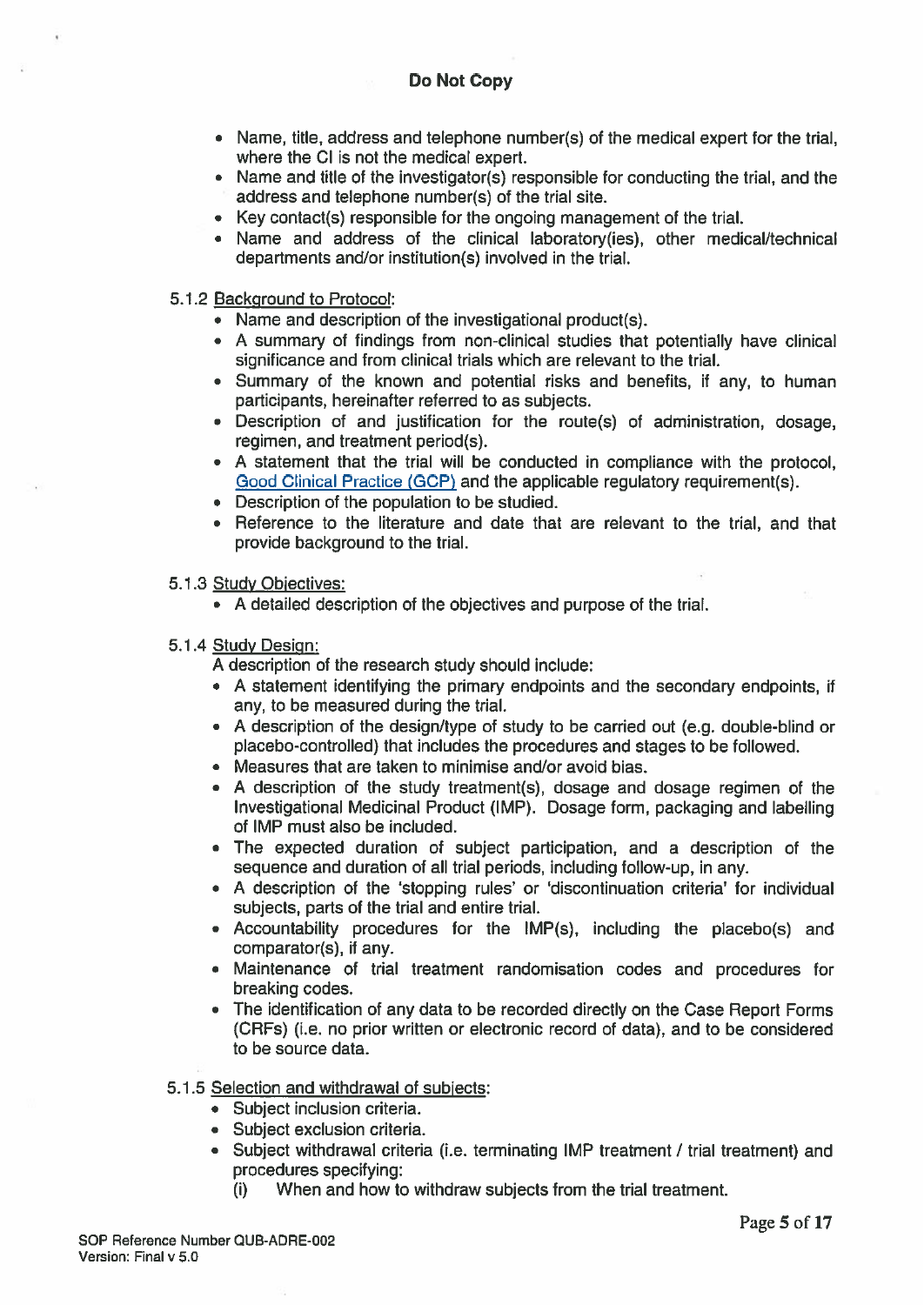- $(i)$  The type and timing of the data to be collected for withdrawn subjects.
- (iii) Whether and how subjects are to be replaced.<br>(iv) The follow-up for subjects withdrawn from IMP
- The follow-up for subjects withdrawn from IMP treatment/trial treatment.

5.1.6 Treatment of Trial Subiects:

- The treatment(s) to be administered, including the name(s) of all product(s), the dose(s), dosing schedule(s), route / mode(s) of administration, and treatment period(s), including follow-up period(s) for subjects for each IMP treatment / trial treatment group / arm of the trial.
- Medication(s) / treatment(s) permitted (including rescue medication) and not permitted before and/or during the trial.
- Procedures for monitoring subject compliance.
- Methods and timing for assessing, recording, and analysing of efficacy parameters.
- 5.1.7 Assessment of Safety:
	- Which Adverse Events should be recorded?
	- Which Serious Adverse should be reported?
	- The methods and timing for assessing, recording, and analysing safety parameters.
	- Procedures for eliciting reports of and for recording and reporting Adverse Events and inter-current illnesses.
	- The type and duration of the follow-up of subjects after Adverse Events.

5.1.8 Statistics:

- A description of the statistical methods to be employed, including timing of any planned interim analysis.
- The number of subjects planned to be enrolled. In multicentre trials, the number of enrolled subjects projected for each trial site should be specified. Reason for choice of sample size, including reflections on (or calculations of) the power of the trial and clinical justification.
- The level of significance to be used.
- Criteria for the termination of the trial.
- Procedure for accounting for missing, unused, and spurious data.
- Procedures for reporting any deviation(s) from the original statistical plan should be described and justified in the protocol and/or in the final report, as appropriate).
- Procedures for reporting.
- The selection of subjects to be included in the analysis (e.g. all randomised subjects, all eligible subjects etc).

### 5.1.9 Governance Arrangements:

- Details of ethics / regulatory approval.
- Indemnity arrangements.
- Data Handling and Record Keeping.
	- (i) Confidentiality.
	- (ii) Source documents that contain the source data. Source data has all information, original records of clinical findings, observations, or other activities in <sup>a</sup> clinical trial necessary for the reconstruction and evaluation of the trial.
	- $(iii)$  Case Report Forms  $-$  the primary data collection instrument for the study.
	- (iv) Record retention.
- Study Monitoring Plan.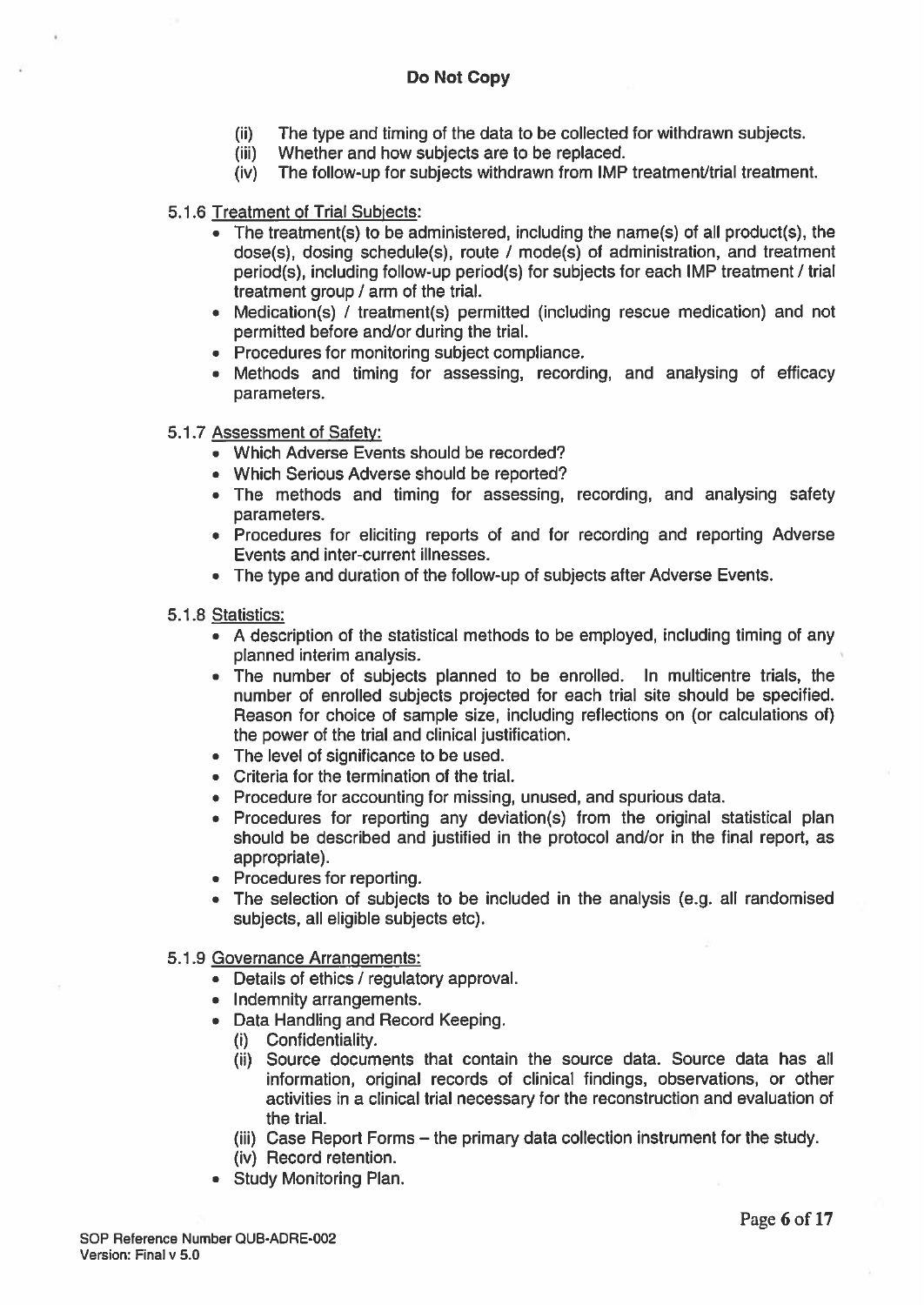- Financing, if not addressed in <sup>a</sup> separate agreement.
- Conflict of Interest(s).
- Publication and reporting of the trial, if not addressed in <sup>a</sup> separate agreement.

# 5.2 Review and Approval of <sup>a</sup> Clinical Protocol

- 5.2.1 The Cl or designated individual will circulate the draft protocol to previously identified persons who are relevant experts to ensure that the proposed clinical protocol has been developed to conduct scientifically robust research.
- 5.2.2 The designated persons will ensure that the proposed protocol meets the applicable regulations and guidelines and is ethically sound.
- 5.2.3 The Cl or designated individual will address any comments raised by designated persons, and will repea<sup>t</sup> the process until all the points are addressed.
- 5.2.4 The final draft protocol will be reviewed and approved by all previously designated persons by the Cl.
- 5.2.5 Once internally approved, the Cl will give the protocol <sup>a</sup> version number and approval date.
- 5.2.6 The protocol will be peer reviewed in accordance with the University's Regulations for Research Involving Human Participants.
- 5.2.7 Further changes will be made, if required, following the peer review process. In the event of changes, sequential version numbers from the original should be used.
- 5.2.8 The Cl will include the protocol version number and effective date in the protocol.
- 5.2.9 The Cl will liaise with the University's Research Governance Team and if appropriate the Trust Research Office, to ensure that the appropriate procedures are followed and in turn, that the necessary regulatory authorities are informed and authorise the protocol.
- 5.2.lOThe Cl must retain <sup>a</sup> copy of the appropriate regulatory and site specific authorisations within their Trial Master File.

# 5.3 Amendments to <sup>a</sup> Clinical Protocol

- 5.3.1 The Cl may make any editorial or typographical changes to the protocol.
- 5.3.2 Any changes that relate to the study, for example inclusion/exclusion criteria, age of participants, numbers to be recruited etc are considered significant and must be resubmitted to all the appropriate internal and external regulatory authorities for their authorisation.
- 5.3.3 The funding body must also be kept informed of any proposed changes.
- 5.3.4 The Cl will retain approved clinical protocols and their attachments, as well as subsequent revisions and any associated correspondence with regulatory authorities.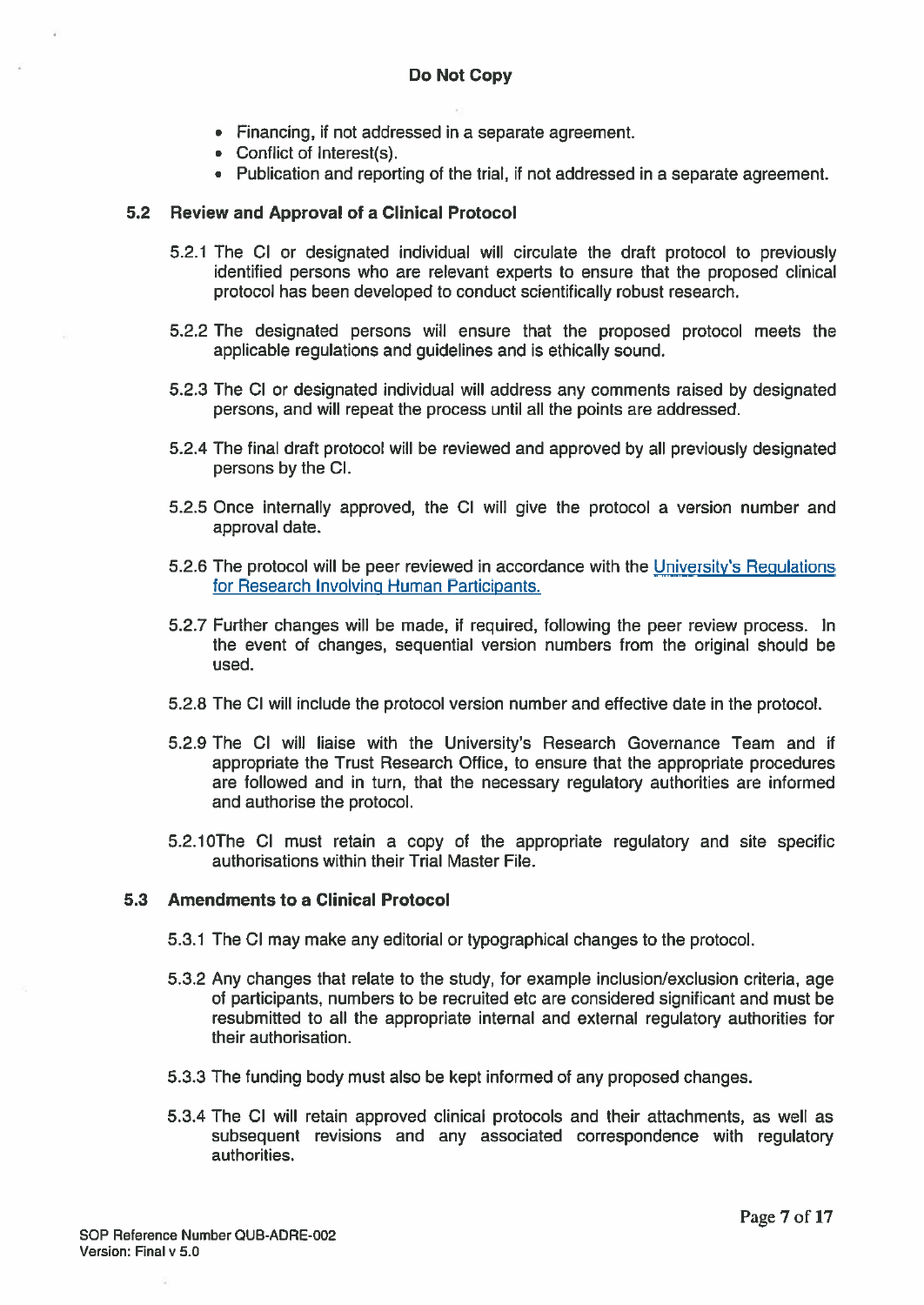# 5.4 Protocol Deviation

- 5.4.1 The sponsor and Cl are allowed to deviate from the authorised protocol in order to take the appropriate safety measures to protect trial subjects against any immediate hazard to their health or safety.
- 5.4.2 The CI must inform the sponsor immediately, who in turn will ensure that the appropriate regulatory authorities, such as the MHRA and Ethics Committee, of the measures taken and explain the need for them.

# 6. References

International Conference on Harmonisation (ICH) Harmonisation Tripartite Guideline: Guideline for Good Clinical Practice E6 (Ri).

http://www.ich.org/products/guidelines.html (last accessed 19 September 2016).

University College London, Standard Operating Procedure, Writing <sup>a</sup> Protocol to Good Clinical Practice (GCP).

# 7. Appendices

Appendix 1: Protocol Template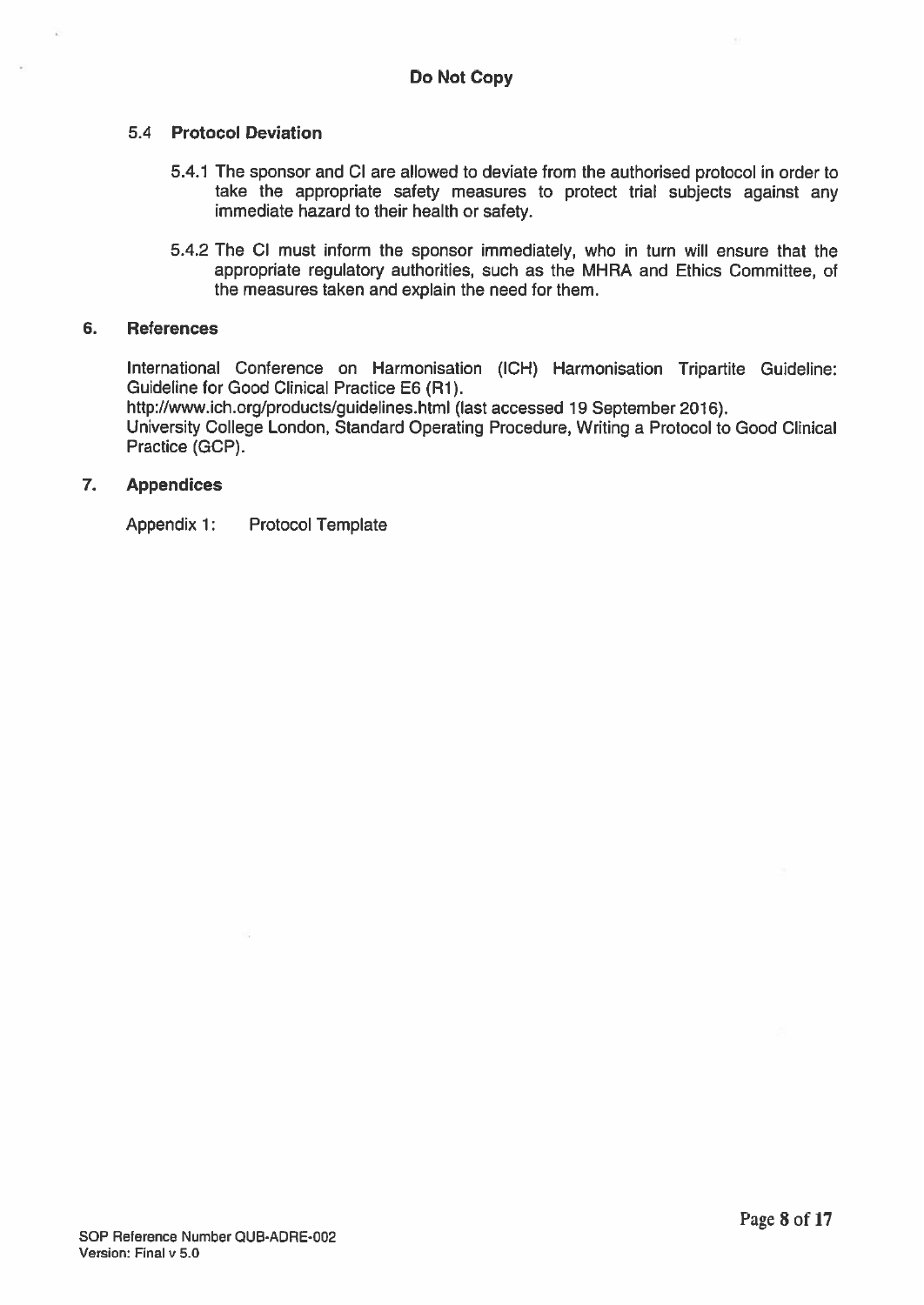Do Not Copy

Appendix 1 QUB-ADRE-002



# Study Title: insert full title including brief reference to the design, disease or condition being studied, and primary objective

Internal Reference No: This should be assigned by the investigator/department

Ethics Ret: Insert

Date and Version No: Insert

| Chief Investigator:     | Insert name and contact details                                                                         |
|-------------------------|---------------------------------------------------------------------------------------------------------|
| Investigators:          | Insert names of key collaborators                                                                       |
| Sponsor:                |                                                                                                         |
| Funder (if applicable): | Insert details of organisation providing funding                                                        |
| Signatures:             | The approved protocol should be signed by author(s) and/or<br>person(s) authorised to sign the protocol |

Include other relevant information as necessary e.g. name of Contract Research Organisation, Medical/Safety Monitor.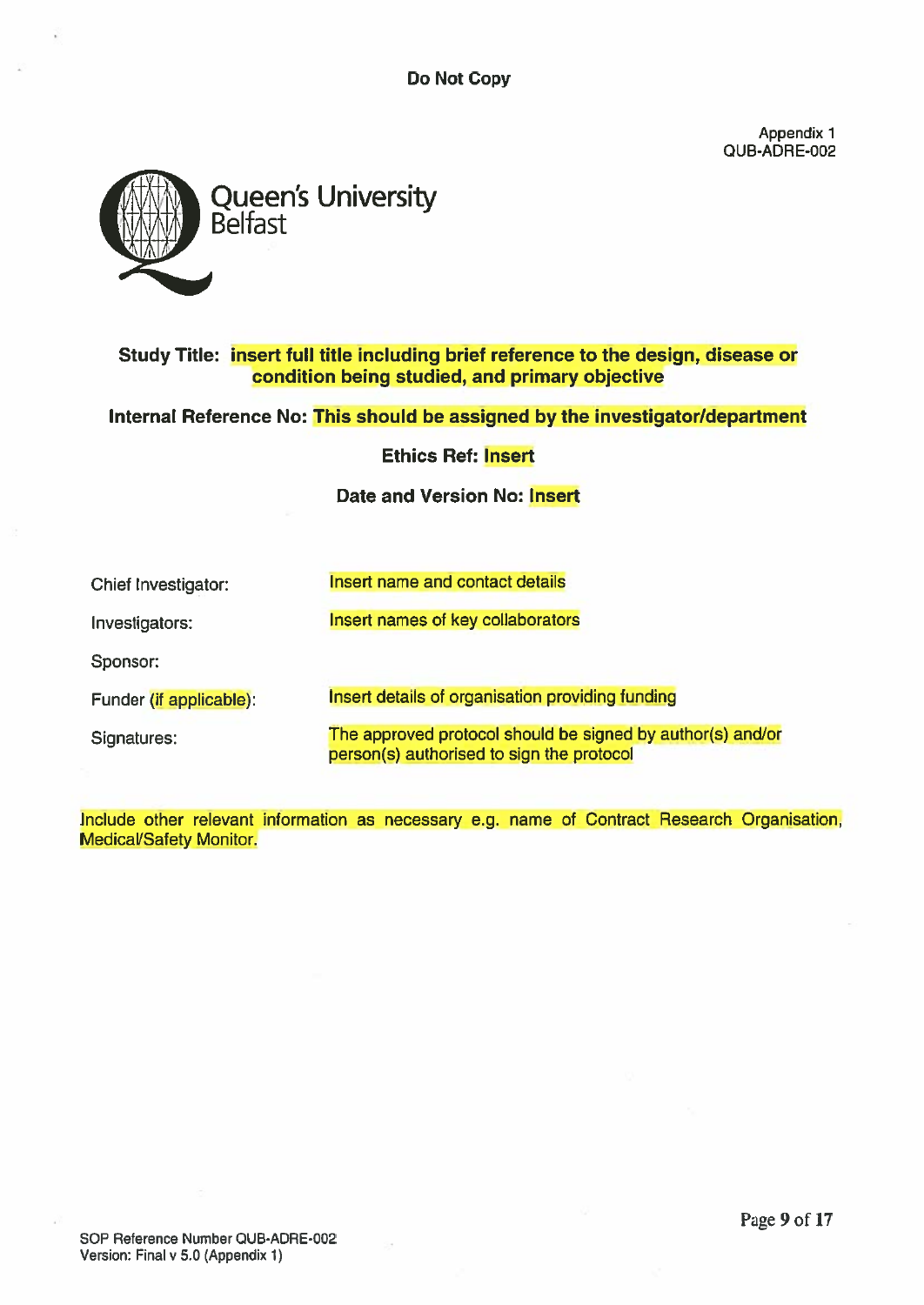# TABLE OF CONTENTS

| <u>1.</u>  |                                                                                                                     |     |
|------------|---------------------------------------------------------------------------------------------------------------------|-----|
| 2.         |                                                                                                                     |     |
| <u>3.</u>  |                                                                                                                     |     |
| <u>4.</u>  |                                                                                                                     |     |
| <u>5.</u>  |                                                                                                                     |     |
|            |                                                                                                                     |     |
|            |                                                                                                                     |     |
| <u>6.</u>  |                                                                                                                     |     |
| 6.2        |                                                                                                                     |     |
|            |                                                                                                                     |     |
|            |                                                                                                                     |     |
| 6.5        |                                                                                                                     |     |
| 6.6        | Discontinuation/Withdrawal of Participants from Study TreatmentError! Bookmark<br>defined.                          | not |
| 6.7        |                                                                                                                     |     |
| <u>7.</u>  |                                                                                                                     |     |
| <u>7.1</u> | Description of Study Treatment Error! Bookmark not defined.                                                         |     |
| 7.3        | Compliance with Study Treatment Error! Bookmark not defined.                                                        |     |
| 7.4        | Accountability of the Study Treatment Error! Bookmark not defined.                                                  |     |
| 7.5        |                                                                                                                     |     |
| <u>8.</u>  |                                                                                                                     |     |
| 8.1        |                                                                                                                     |     |
| 8.2        |                                                                                                                     |     |
| 8.3        | Reporting Procedures for All Adverse Events Error! Bookmark not defined.                                            |     |
| 9.         |                                                                                                                     |     |
| <u>9.1</u> | Description of Statistical Methods  Error! Bookmark not defined.                                                    |     |
| 9.2        |                                                                                                                     |     |
| 9.3        |                                                                                                                     |     |
| 9.4        | Criteria for the Termination of the Study Error! Bookmark not defined.                                              |     |
| 9.5        | Procedure for Accounting for Missing, Unused, and Spurious Data. Error! Bookmark not<br>defined.                    |     |
| 9.6        | Procedures for Reporting any Deviation(s) from the Original Statistical Plan Error!<br><b>Bookmark not defined.</b> |     |
| 9.7        |                                                                                                                     |     |
| <u>10.</u> | Direct Access to Source Data/Documents  Error! Bookmark not defined.                                                |     |
| <u>11.</u> | Quality Control and Quality Assurance Procedures Error! Bookmark not defined.                                       |     |

 $\mathbb{R}^3$ 

 $\hat{z}$ 

 $\mathcal{R}$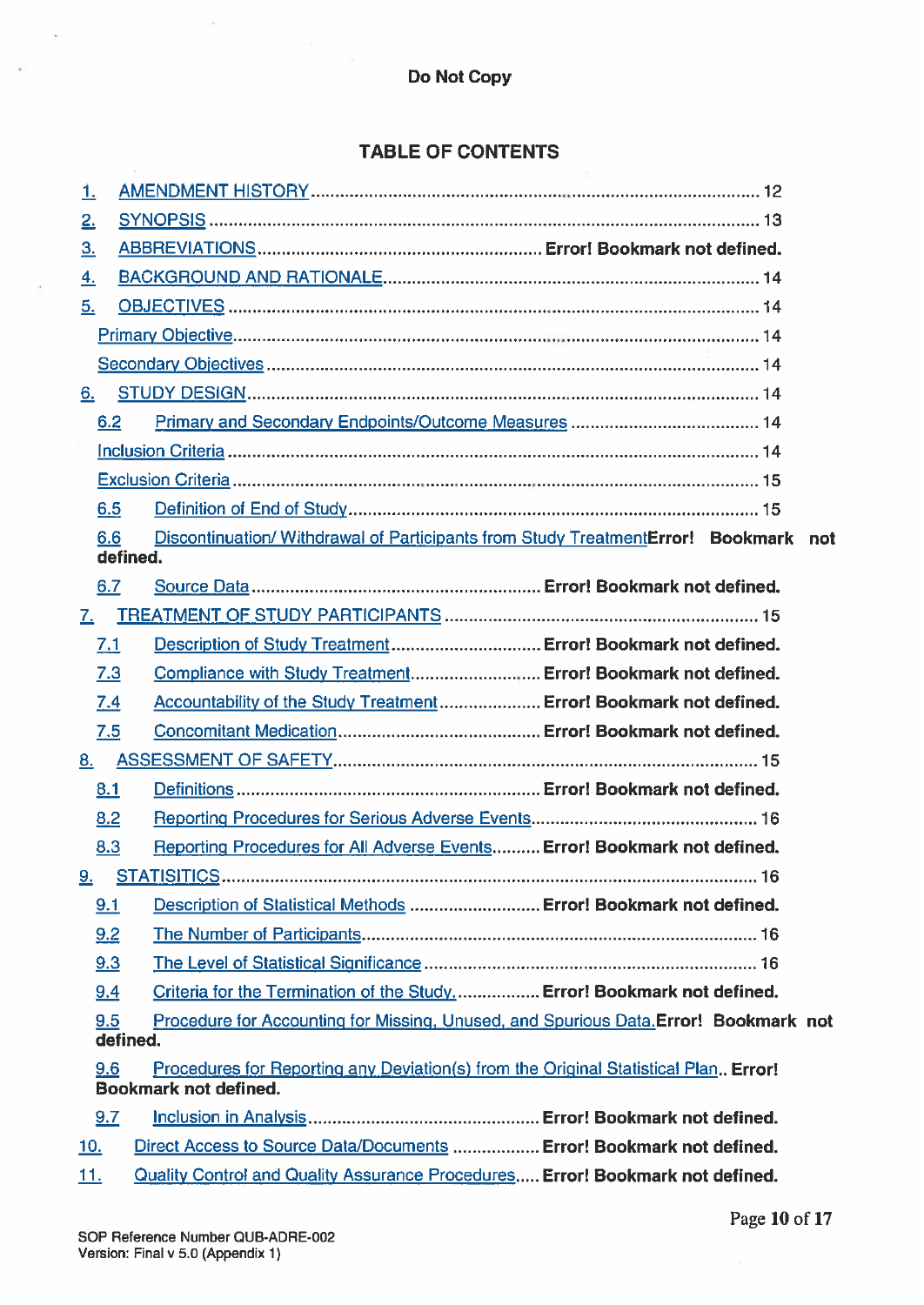| 12.        |                                                                         |  |
|------------|-------------------------------------------------------------------------|--|
| 12.1       |                                                                         |  |
| 12.2       | ICH Guidelines for Good Clinical Practice Error! Bookmark not defined.  |  |
| 12.3       |                                                                         |  |
| 12.4       |                                                                         |  |
| <u>13.</u> |                                                                         |  |
| 14.        |                                                                         |  |
| <u>15.</u> |                                                                         |  |
| <u>16.</u> |                                                                         |  |
| <u>17.</u> | <b>APPENDIX A: SCHEDULE OF PROCEDURES  Error! Bookmark not defined.</b> |  |
| <u>18.</u> |                                                                         |  |

 $\hat{\pi}$ 

 $\frac{1}{2}$ 

 $\sim$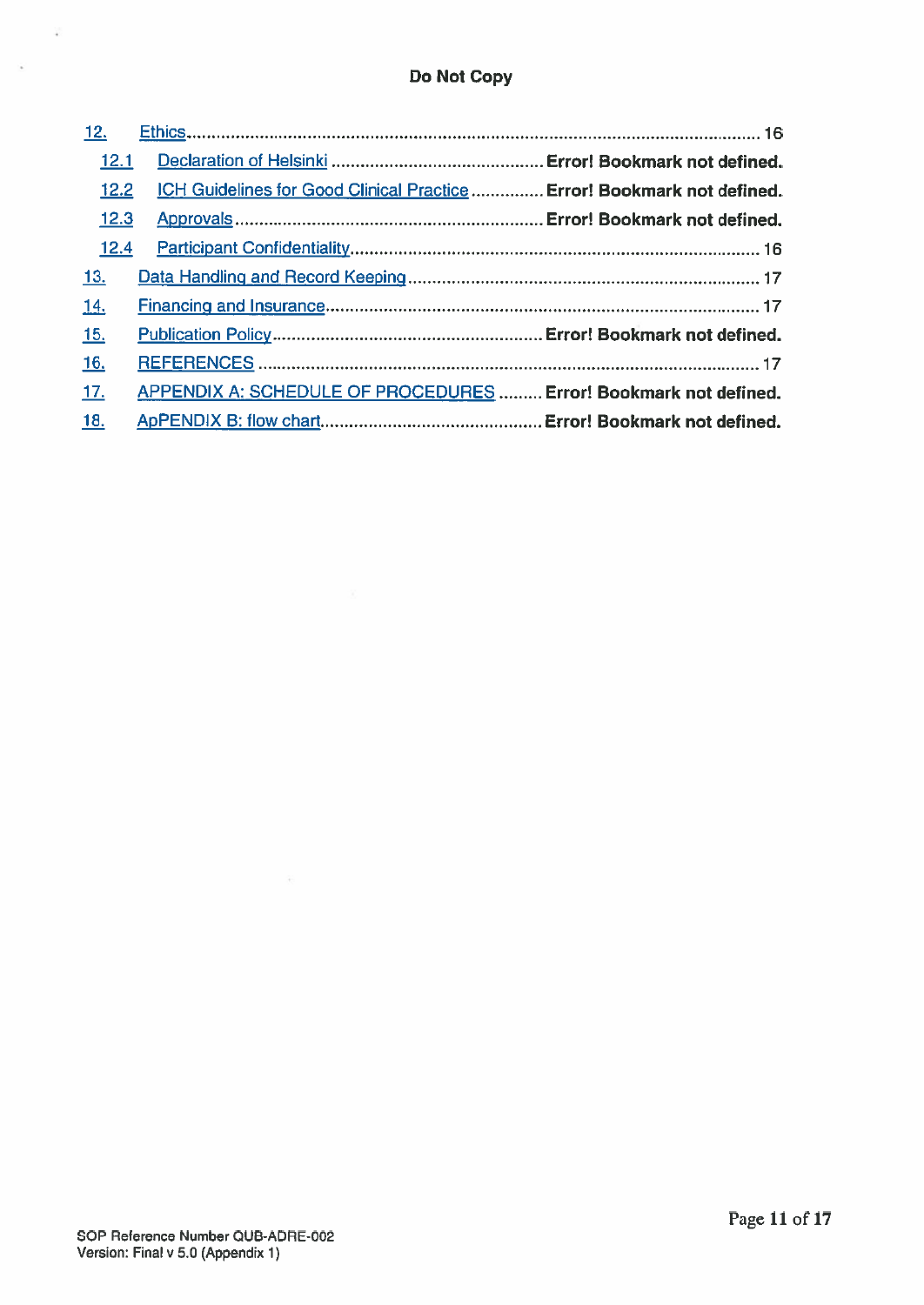# AMENDMENT HISTORY

 $\sim$ 

 $\bullet$ 

×

 $\ddot{\psi}$ 

| <b>Amendment</b><br>No. | <b>Protocol</b><br><b>Version</b><br>No. | <b>Date</b><br><b>issued</b> | Author(s) of changes | made | <b>Details of Changes</b> |
|-------------------------|------------------------------------------|------------------------------|----------------------|------|---------------------------|
|                         |                                          |                              |                      |      |                           |

List details of all protocol amendments here whenever <sup>a</sup> new version of the protocol is produced.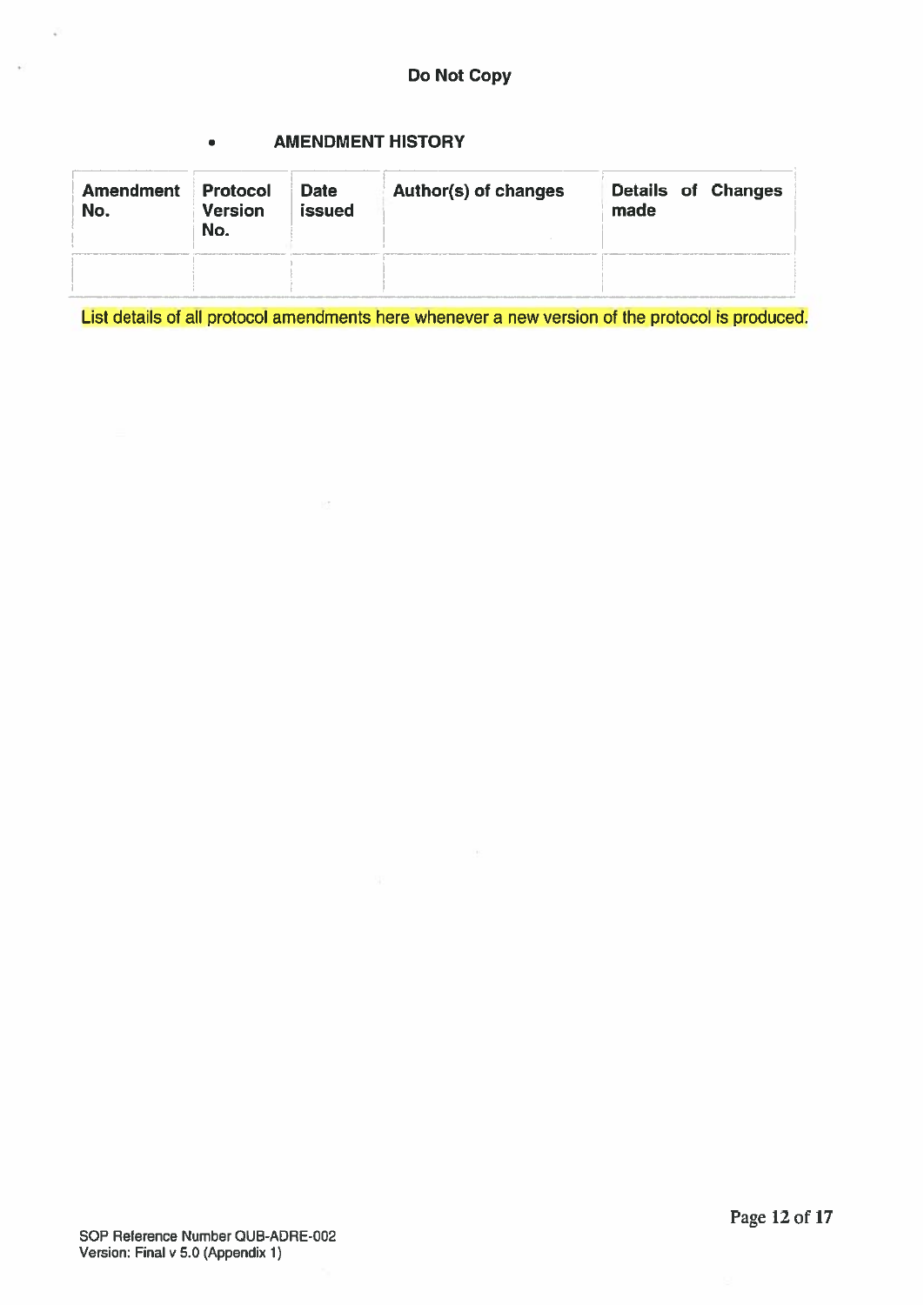# **SYNOPSIS**

÷

 $\hat{a}$ 

|                                                                                                                      |                 | Do Not Copy |  |
|----------------------------------------------------------------------------------------------------------------------|-----------------|-------------|--|
|                                                                                                                      |                 |             |  |
|                                                                                                                      | <b>SYNOPSIS</b> |             |  |
| It may be useful to include a synopsis of the study for quick reference. Delete or alter as<br>appropriate/required. |                 |             |  |
| <b>Study Title</b>                                                                                                   |                 |             |  |
| Internal ref. no.                                                                                                    |                 |             |  |
| <b>Study Design</b>                                                                                                  |                 |             |  |
| <b>Study Participants</b>                                                                                            |                 |             |  |
| <b>Planned Sample Size</b>                                                                                           |                 |             |  |
| <b>Follow-up duration</b>                                                                                            |                 |             |  |
| <b>Planned Study</b><br><b>Period</b>                                                                                |                 |             |  |
| <b>Primary Objective</b>                                                                                             |                 |             |  |
| <b>Secondary</b><br><b>Objectives</b>                                                                                |                 |             |  |
| <b>Primary Endpoint</b>                                                                                              |                 |             |  |
| <b>Secondary</b><br><b>Endpoints</b>                                                                                 |                 |             |  |
| Intervention (s)                                                                                                     |                 |             |  |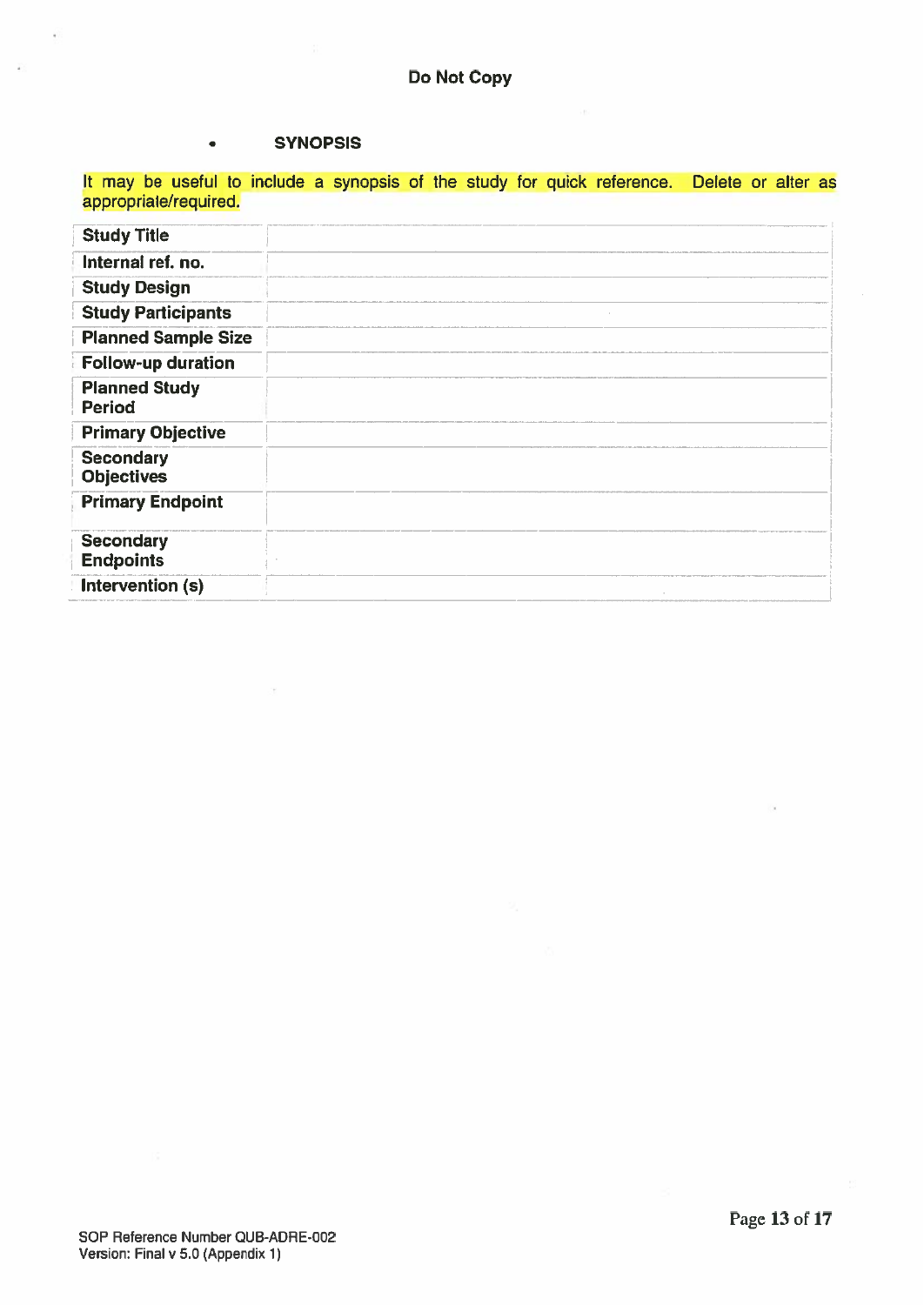# BACKGROUND AND RATIONALE

Outline the scientific justification for the research. Give an outline of the background to the study, with references to literature and other relevant research.

Give an outline of the main research questions. Give <sup>a</sup> brief outline of the intervention (if applicable) and summary of findings from previous studies (if relevant) that potentially have clinical significance. Provide summary of the known and potential risks and benefits of any of the study procedures

(where applicable)

Describe the population to be studied.

### •OBJECTIVES

There is usually only one primary objective, the rest are secondary objectives. The wording of the objectives should be clear, unambiguous and as specific as possible.

#### •4.1 Primary Objective

Insert primary objective

#### •4.2 Secondary Objectives

Insert secondary objectives

•STUDY DESIGN

# 5.1 Summary of Study Design

Describe the overall study design e.g., double-blind, sham-controlled, parallel design, open labelled, observational.

Give the expected duration of participant participation, number of visits, and <sup>a</sup> description of the sequence and duration of all study periods.

### •5.2 Primary and Secondary Endpoints/Outcome Measures

Describe the end-points/outcome measures and how/when they will be measured during the study.

Endpoints/outcome measures should reflect the objectives. It is important that only one primary endpoint/outcome measure is selected as it will be used to decide the overall results or 'success' of the study. The primary endpoint/outcome measure should be measurable, clinically relevant to participants and widely accepted by the scientific and medical community.

# 5.3 Study Participants

### •5.3.1 Overall Description of Study Participants

Give an overall description of the study participants.

Example:

Participants with  $\prec$ medical condition>> of xyz severity and  $\prec$ other symptoms/disease specific criteria> or healthy adults aged <<insert age>>.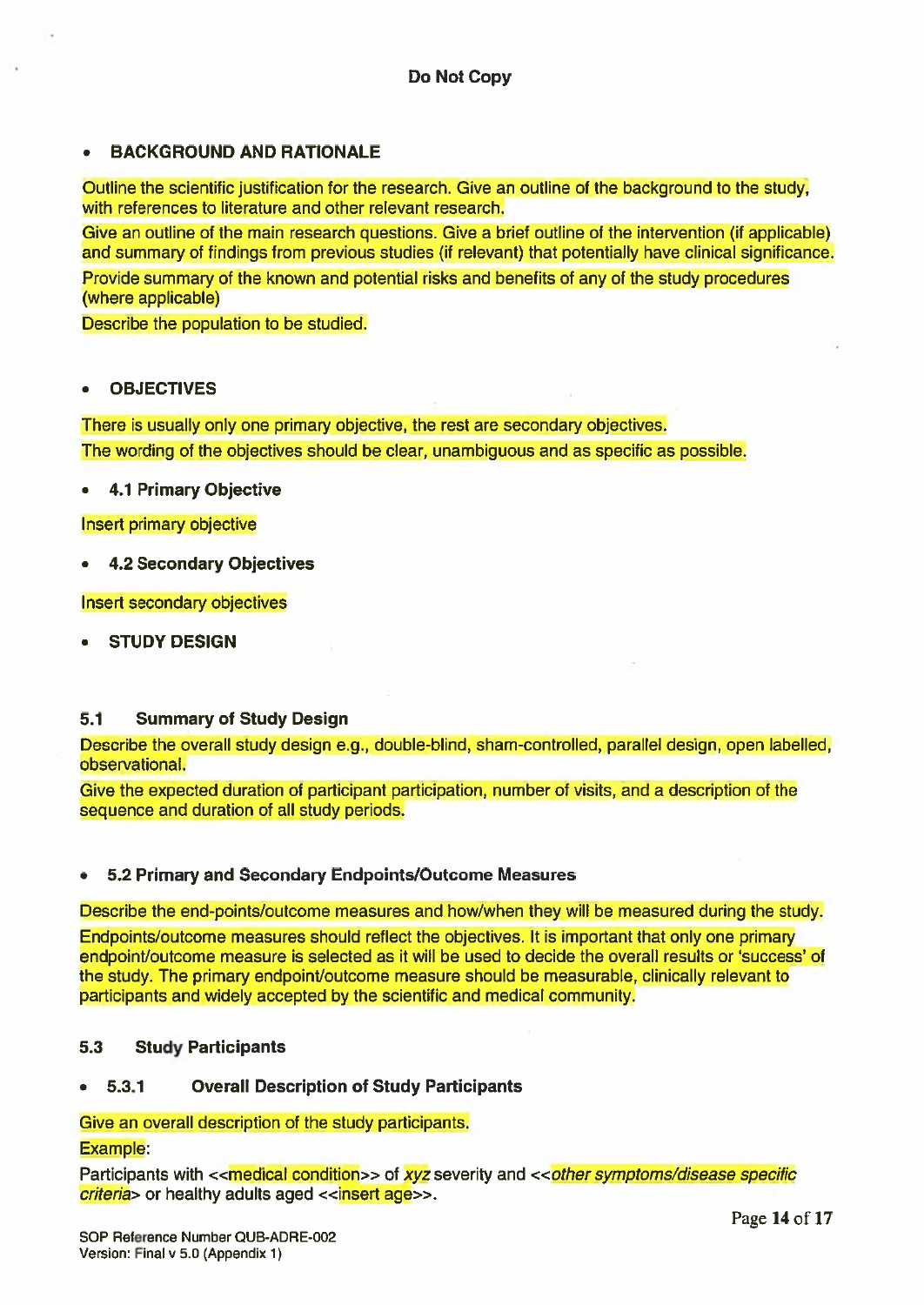#### • 5.3.2 5.3.2 Inclusion Criteria

# Example criteria (amend as appropriate):

Participant is willing and able to give informed consent for participation in the study. Male or Female, aged 18 years or above.

Diagnosed with required disease/severity/symptoms, any specific assessment criteria for these) Additional criteria as required

# 5.3.3 Exclusion Criteria

The participant may not enter the study if ANY of the following apply:

Specify any diseases/disorders/ conditions that would preclude entry into the study Additional criteria as required

# 1.4 Study Procedures

Describe all study procedures and assessments in detail. Add visit numbers as appropriate. Add schedule of procedures as an appendix if appropriate.

### 5.4.1 Informed Consent

It should be specified who will take informed consent and how and when it will be taken. Informed consent should be obtained prior to any study related procedures being undertaken.

### 5.4.2 Study Assessments

List and describe each assessment specifying time points. Include screening and eligibility assessment, baseline and subsequent assessments.

#### •5.5 Definition of End of Study

The definition of end of study must be provided. In most cases the end of study will be the date of the last visit of the last participant. Any exceptions should be justified.

### Example:

The end of study is the date of the last <<visit/ telephone follow up/ home visit>>of the last participant.

#### •INTERVENTIONS

Describe interventions (if applicable) including the name(s) of procedure/device, intervention schedule(s), treatment period(s), if applicable

#### •SAFETY REPORTING (IF APPLICABLE)

#### •7.1 Definition of Serious Adverse Events

# Example:

A serious adverse event is any untoward medical occurrence that:

•Results in death,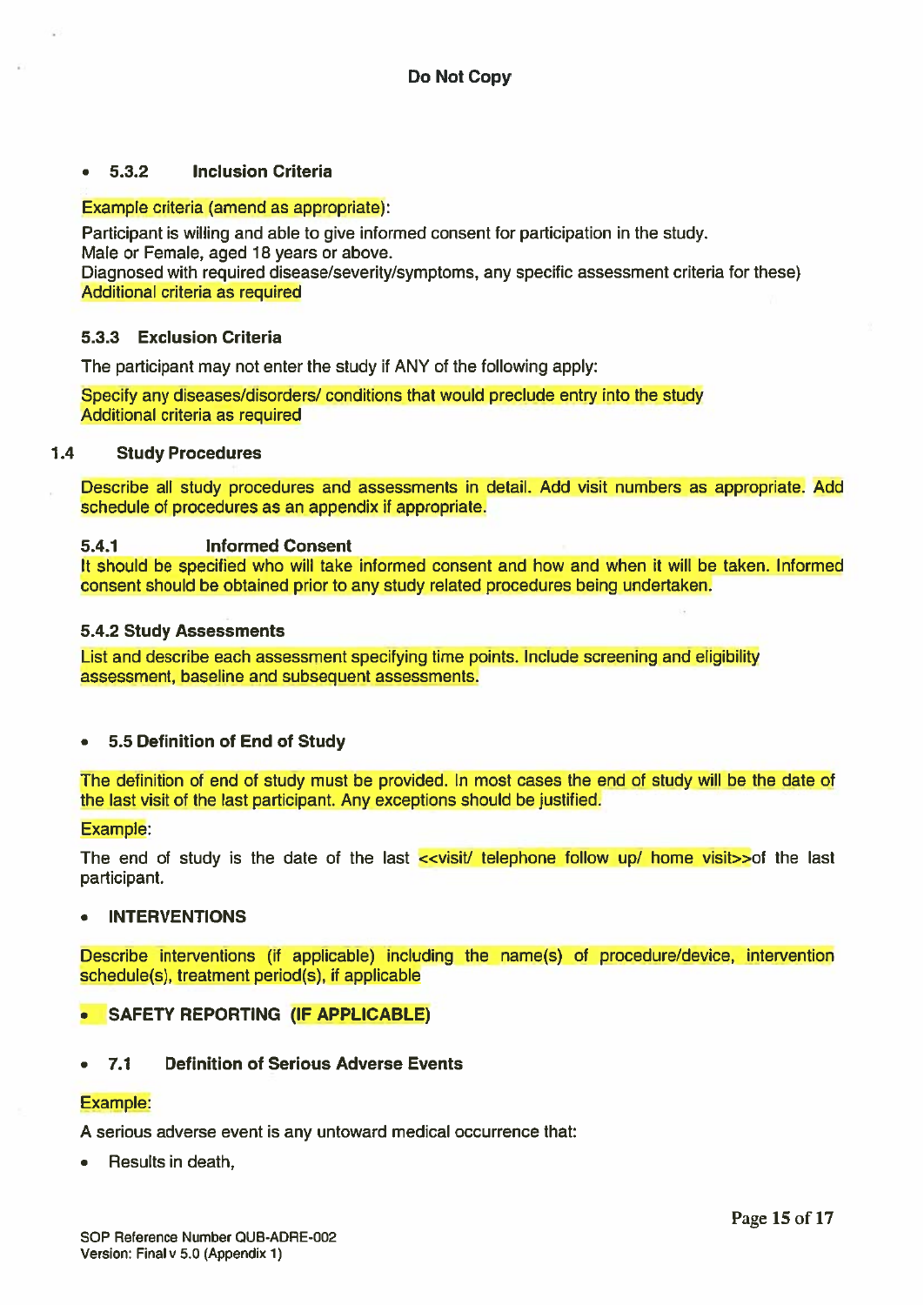Is life-threatening,  $\bullet$ 

NOTE: The term "life-threatening' in the definition of "serious" refers to an event in which the participant was at risk of death at the time of the event; it does not refer to an event which hypothetically might have caused death if it were more severe.

- Requires inpatient hospitalisation or prolongation of existing hospitalisation,
- •Results in persistent or significant disability/incapacity, or
- •Is <sup>a</sup> congenital anomaly/birth defect.
- •Other important medical events\*

tOther events that may not result in death, are not life threatening, or do not require hospitalisation, may be considered <sup>a</sup> serious adverse event when, based upon appropriate medical judgement, the event may jeopardise the participant and may require medical or surgical intervention to preven<sup>t</sup> one of the outcomes listed above.

- •7.2 Reporting Procedures for Serious Adverse Events
- • A serious adverse event (SAE) occurring to participant should be reported to the REC that gave <sup>a</sup> favourable opinion of the study where in the opinion of the Chief Investigator the event was: 'related' — that is, it resulted from administration of any of the research procedures; and 'unexpected' — that is, the type of event is not listed in the protocol as an expected occurrence. Reports of related and unexpected SAEs should be submitted within 15 days of the Chief Investigator becoming aware of the event, using the NRES repor<sup>t</sup> of serious adverse event form (see NRES website).
- •**STATISITICS**
- •8.1 The Number of Participants

State the approximate number of participants required with justification.

•8.2 Analysis of Endpoints

Describe analysis of primary and secondary endpoints.

•ETHICS

Describe ethical considerations relating to the study. Include general and study specific ethical considerations.

#### •9.1 Participant Confidentiality

# Example:

The study staff will ensure that the participants' anonymity is maintained. The participants will be identified only by initials and <sup>a</sup> participants ID number on the CRF and any electronic database. All documents will be stored securely and only accessible by study staff and authorised personnel. The